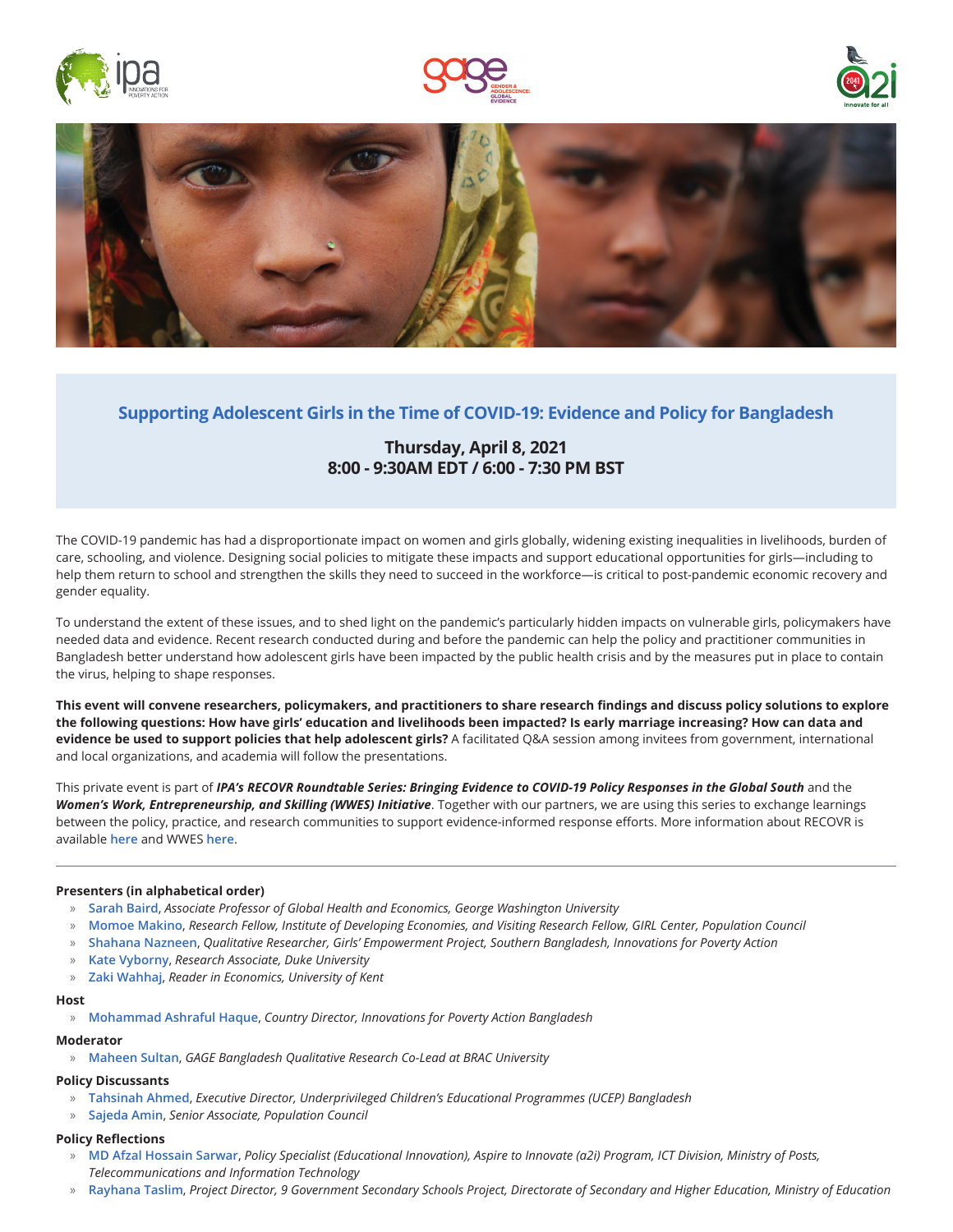**Agenda**

| Time (EDT)                                                    | Time (BST)      | <b>Who</b>                                                                | <b>What</b>                                                                                                                            |
|---------------------------------------------------------------|-----------------|---------------------------------------------------------------------------|----------------------------------------------------------------------------------------------------------------------------------------|
| $8:00 - 8:05$                                                 | 18:00 - 18:05   | Mohammad<br>Ashraful<br>Haque                                             | <b>Welcome and Purpose</b>                                                                                                             |
| Back to school, and from school to work                       |                 |                                                                           |                                                                                                                                        |
| $8:05 - 8:15$                                                 | $18:05 - 18:15$ | <b>Sarah Baird</b>                                                        | Adolescence in the Time of COVID-19: Evidence from<br><b>Bangladesh</b>                                                                |
| $8:15 - 8:20$                                                 | 18:15 - 18:20   | Policy<br>Discussant:<br><b>Tahsinah</b><br>Ahmed                         | <b>Reflections on the Research</b>                                                                                                     |
| Is COVID-19 bringing about more child marriage in Bangladesh? |                 |                                                                           |                                                                                                                                        |
| $8:20 - 8:35$                                                 | 18:20 - 18:35   | Zaki Wahhaj<br>& Momoe<br><b>Makino</b>                                   | The Threat to Female Adolescent Development from<br><b>COVID-19 &amp; Early Effects of the COVID-19 Lockdown on</b><br><b>Children</b> |
| $8:35 - 8:40$                                                 | 18:35 - 18:40   | Policy<br>Discussant:<br>Sajeda Amin                                      | <b>Reflections on the Research</b>                                                                                                     |
| The role of incentives: insights from before COVID-19         |                 |                                                                           |                                                                                                                                        |
| $8:40 - 8:50$                                                 | 18:40 - 18:50   | Shahana<br><b>Nazneen</b><br>& Kate<br>Vyborny                            | <b>Empowering Girls in Rural Bangladesh</b>                                                                                            |
| $8:50 - 9:00$                                                 | 18:50 - 19:00   | <b>MD Afzal</b><br><b>Hossain</b><br>Sarwar &<br>Rayhana<br><b>Taslim</b> | <b>Policy Reflections: a2i and Directorate of Secondary</b><br>and Higher Education, Ministry of Education                             |
| $9:00 - 9:25$                                                 | 19:00 - 19:25   | Moderator:<br><b>Maheen</b><br><b>Sultan</b>                              | Q&A (participant questions)                                                                                                            |
| $9:25 - 9:30$                                                 | 19:25 - 19:30   | <b>IPA</b>                                                                | <b>Closing Remarks</b>                                                                                                                 |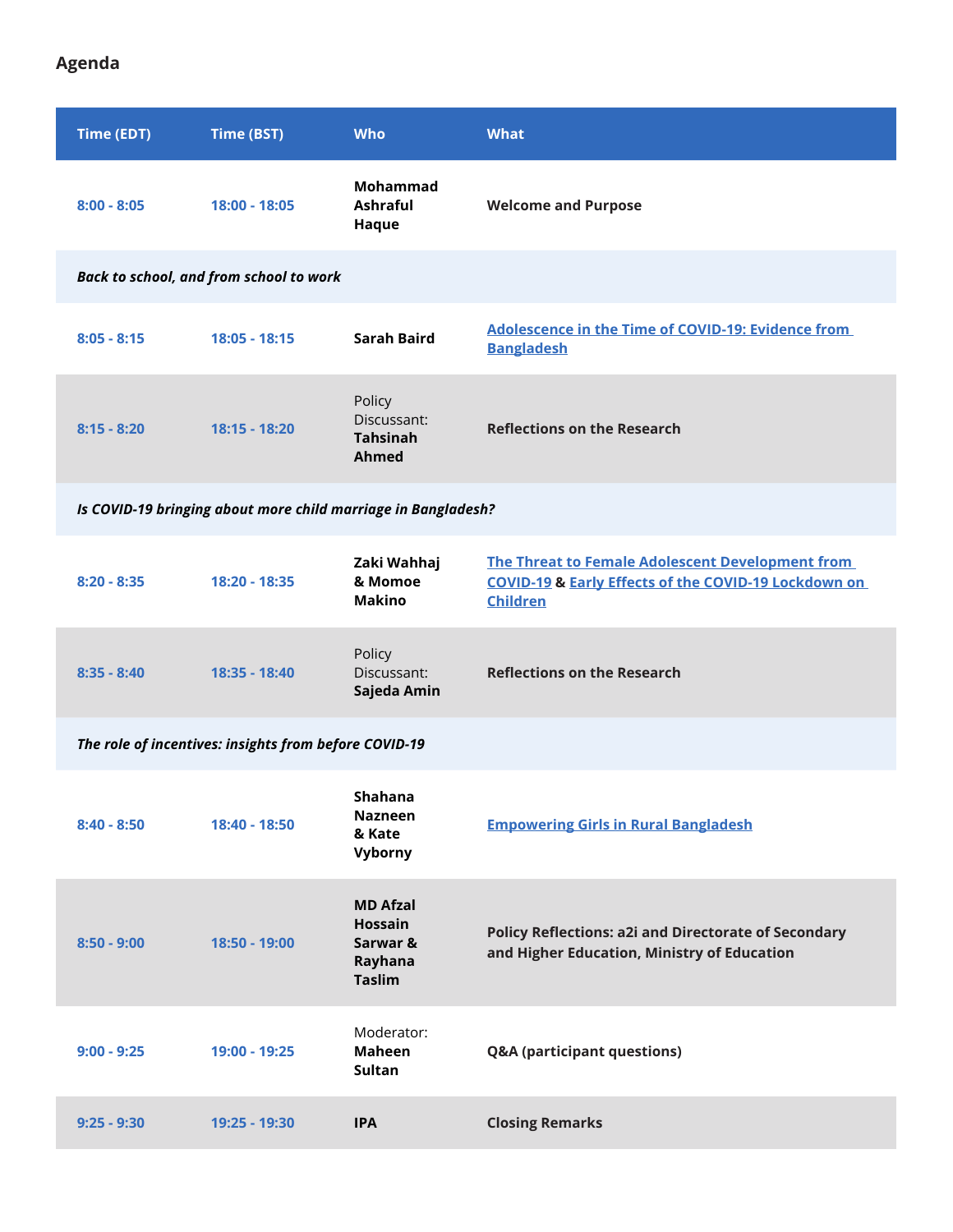# **About the Speakers**

### **Presenters**



of Global Health and Economics in the Department of Global Health at George Washington University. She is also the quantitative lead for the Gender and Adolescence: Global Evidence (GAGE) study. Her research focuses on the microeconomics of health and education in low- and middle-income countries with an emphasis on gender and youth. Her work has been published in leading academic journals including the *Quarterly Journal of Economics* and *The Lancet*, and has been featured in media outlets such as *The New York Times* and *The Economist*. She received her Ph.D. in the Department of Agricultural and Resource Economics at the University of California, Berkeley.

**Sarah Baird** is an Associate Professor



**Momoe Makino** is a Research Fellow at the Institute of Developing Economies and a Visiting Research Fellow at the GIRL Center, Population Council. As a Population and Household Economist, she has conducted empirical analyses on gender issues mainly in South Asian countries. She has empirically investigated the nature of seemingly gender discriminatory practices such as dowry, bride price, and sex-selective abortion. Her research has generated policy implications about how to effectively discourage these practices. She received her Ph.D. in Economics from the University of Washington.



**Shahana Nazneen** is a Qualitative Researcher for the Girls' Empowerment Project in Southern Bangladesh for Innovations for Poverty Action. She has been involved in the girls' empowerment study since 2006. She has longtime experience in adolescent development programming including child marriage, reproductive health, and nutrition. During her professional tenure, she has worked with BRAC, Save the Children, Innovations for Poverty Action, and UNICEF. She completed her medical graduation in Bangladesh and obtained her Master's degree in Public Health in Sweden.



**Kate Vyborny** is a Research Associate at Duke University. Her research focuses on public service delivery, urban development and public transportation, and gender. She is a visiting faculty member at the Lahore School of Economics and the Lahore University of Management Sciences. She previously worked on development assistance effectiveness at the Center for Global Development, and on trade and development at the Carnegie Endowment for International Peace. She holds a D.Phil. (Ph.D.) in Economics from the University of Oxford, England, where she held the Rhodes Scholarship.



**Zaki Wahhaj** is a Reader in Economics at the University of Kent. His fields of interest are Economic Development and Economic Theory. His current research deals, broadly, with the themes of social norms and household decision-making, including work on the extended family, risk-sharing and formal insurance, microfinance, and the impact of formal law on customary practices and issues relating to early marriage and female education. He received his Ph.D. in Economics from the Massachusetts Institute of Technology (MIT).



#### **Mohammad Ashraful ("Ashraf") Haque**

has been with IPA since 2004 and has been the Country Director of IPA Bangladesh since 2018. Ashraf is a researcher, teacher, and public policy professional with 13 years of experience supporting the generation and application of rigorous evidence to inform policy. Before IPA, he worked as an Assistant Professor and Lecturer of Public Administration at Jahangirnagar University. He holds a Master's in Public Administration from the University of Dhaka and a Master's in Public Policy and Management from Carnegie Mellon University.